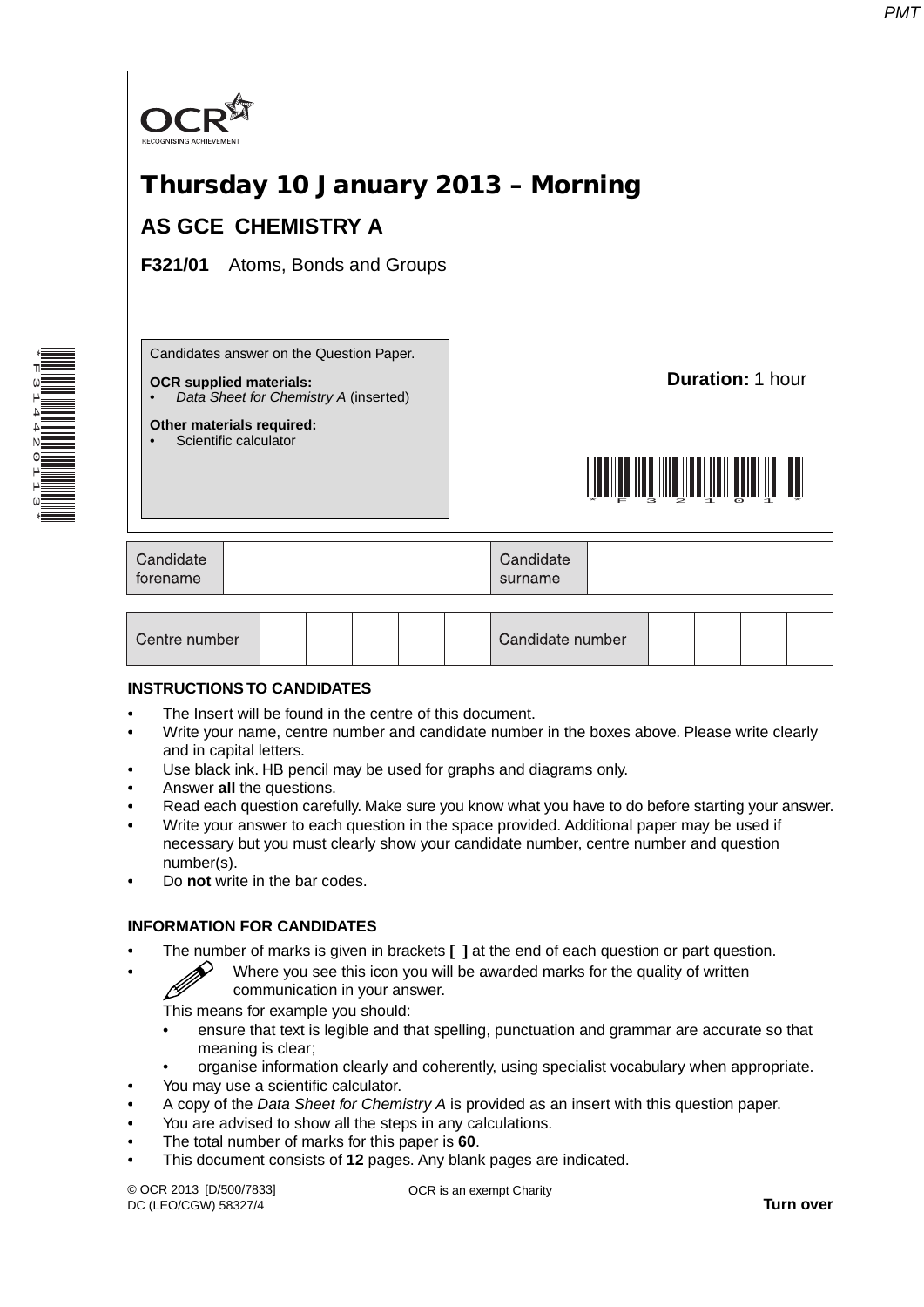# Answer **all** the questions.

**1** Tungsten metal is used in the manufacture of some types of steel.

Tungsten has an atomic number of 74.

- **(a)** Tungsten has many isotopes.
	- **(i)** Explain what is meant by *isotopes*.

 ........................................................................................................................................... ........................................................................................................................................... ...................................................................................................................................... **[1]**

 **(ii)** The mass number of one isotope of tungsten is 184.

Complete the table below to show the atomic structure of this tungsten isotope.

| <b>Protons</b> | <b>Neutrons</b> | <b>Electrons</b> |
|----------------|-----------------|------------------|
|                |                 |                  |

**[1]**

 **(iii)** What is used as the standard measurement of relative isotopic mass?

...................................................................................................................................... **[1]**

**(b)** In the manufacture of tungsten metal, an oxide of tungsten, WO<sub>3</sub>, is reacted with hydrogen gas.

 $WO_3(s) + 3H_2(g) \rightarrow W(s) + 3H_2O(g)$ 

 **(i)** Using **oxidation numbers**, show what has been oxidised and what has been reduced in this reaction.

oxidised ............................................................................................................................. ........................................................................................................................................... reduced ............................................................................................................................. ...................................................................................................................................... **[2]**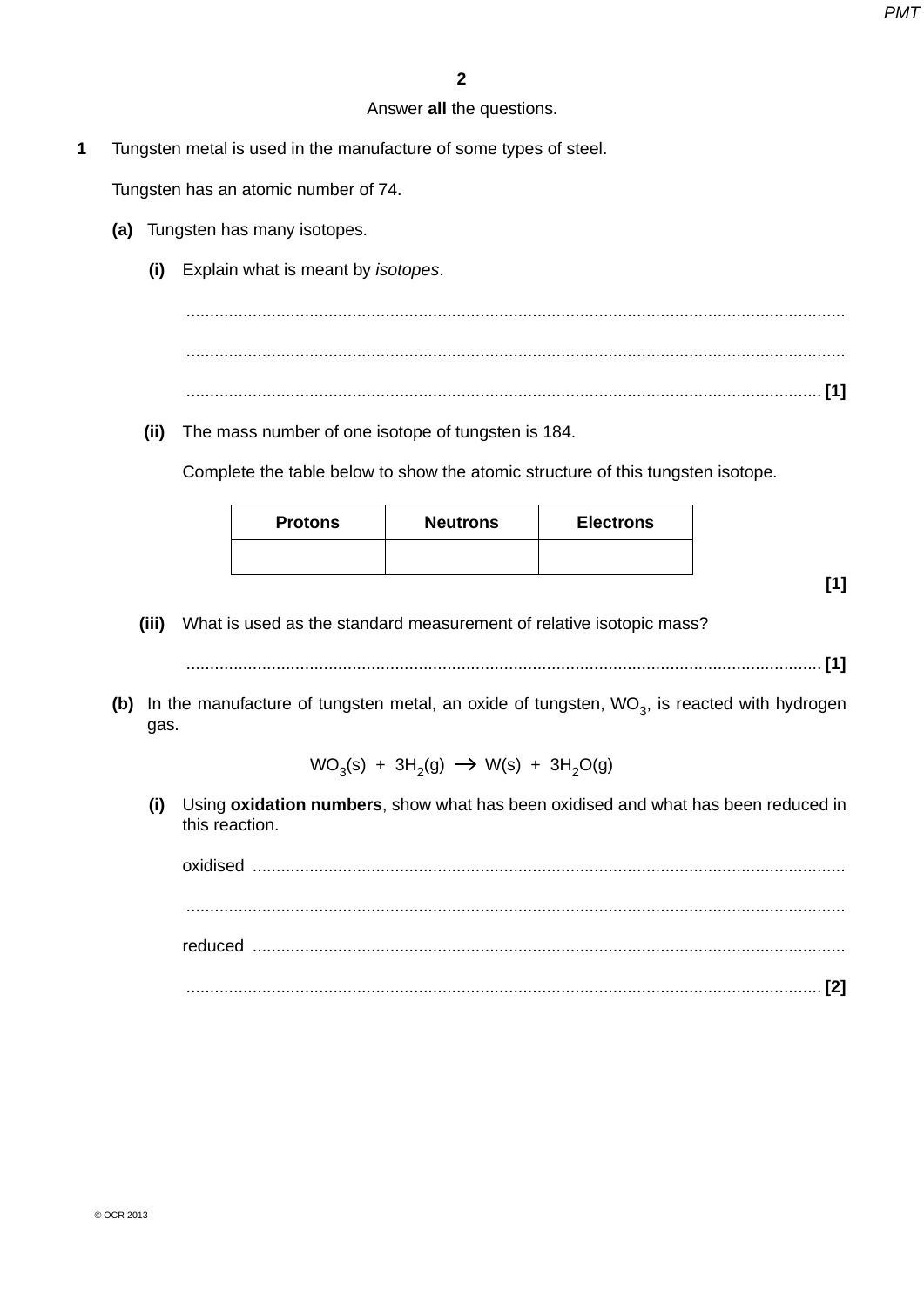(ii) A chemist reacts  $11.59g$  of WO<sub>3</sub> with hydrogen gas.

Calculate the volume of hydrogen gas, in dm<sup>3</sup>, required to completely react with this mass of WO $_3$  at room temperature and pressure.

volume of hydrogen gas = .................................................. dm3 **[3]**

**[Total: 8]**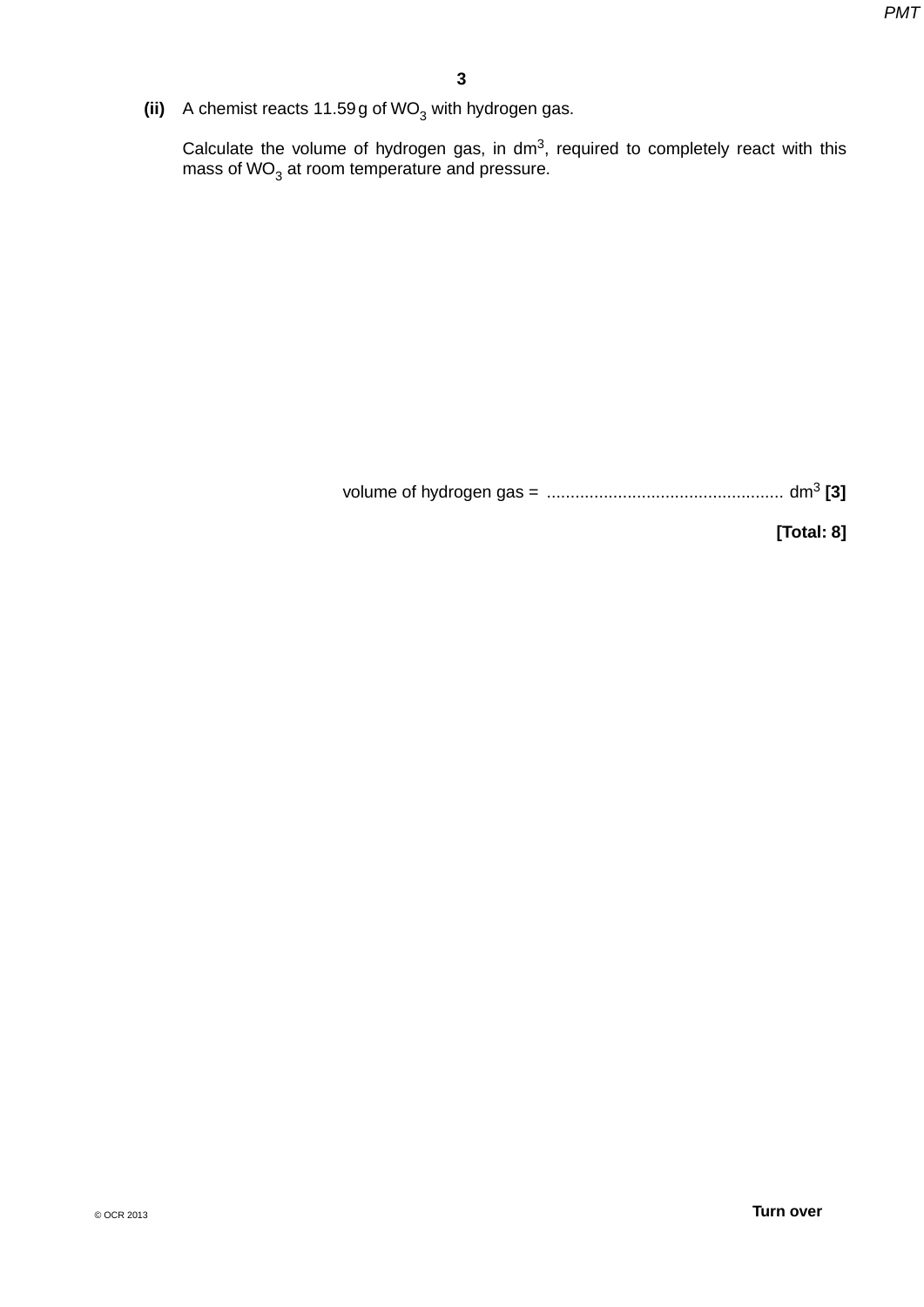- $\overline{2}$ Simple molecules are covalently bonded.
	- (a) State what is meant by the term covalent bond.

- 
- (b) Chemists are able to predict the shape of a simple covalent molecule from the number of electron pairs surrounding the central atom.
	- Explain how this enables chemists to predict the shape.  $(i)$

The 'dot-and-cross' diagram of the simple covalent molecule,  $H_3BO_3$ , is shown below.  $(ii)$ 



Predict the O-B-O and B-O-H bond angles in a molecule of  $H_3BO_3$ .

 $O-B-O = 1.11$  $\lceil 2 \rceil$ 

(c) Give an example of a simple covalent molecule which has all bond angles equal to 90°.

[Total: 6]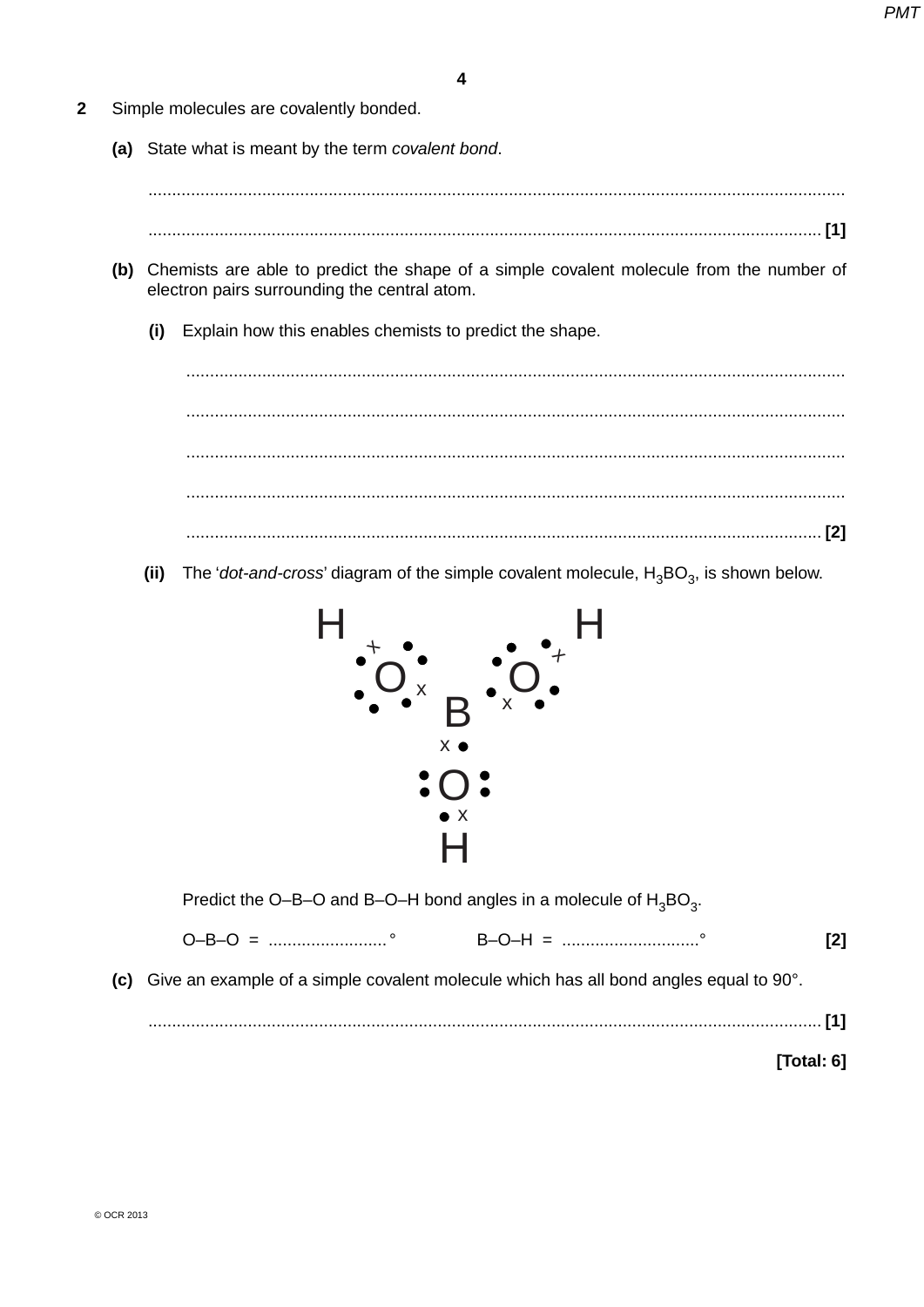- **3** Successive ionisation energies provide evidence for the existence of different shells in atoms.
	- **(a)** Define, in words, the term *first ionisation energy*.

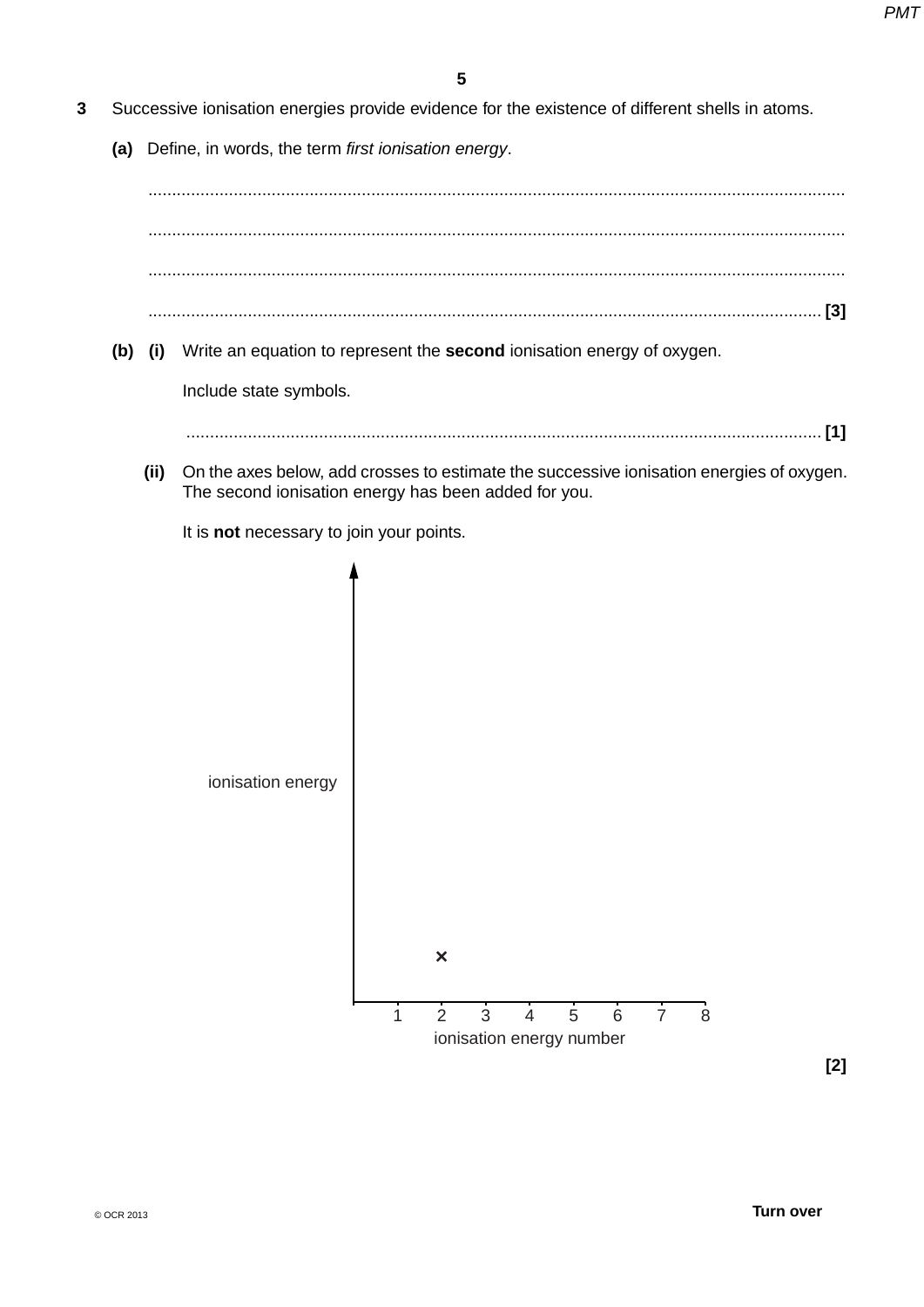(c) The first ionisation energy of oxygen is less than the first ionisation energy of fluorine.

Explain why.

(d) When oxygen reacts with metals it forms oxide ions.

Write the electron configurations, in terms of sub-shells, of an oxygen atom and an oxide ion.

Hence, explain why this reaction of oxygen is typical of a non-metal.

(e) Many ions contain oxygen combined with atoms of other elements.

For example, the nitrate(V) ion has the formula  $NO<sub>3</sub><sup>-</sup>$ .

In the table below, write the formula of the sulfate(IV) ion and the chlorate(III) ion.  $(i)$ 

| lon           | lonic charge | Formula      |
|---------------|--------------|--------------|
| Nitrate(V)    | 1—           | $NO_{3}^{-}$ |
| Sulfate(IV)   | 2—           |              |
| Chlorate(III) |              |              |

 $[2]$ 

(ii) Write the formula of aluminium nitrate(V).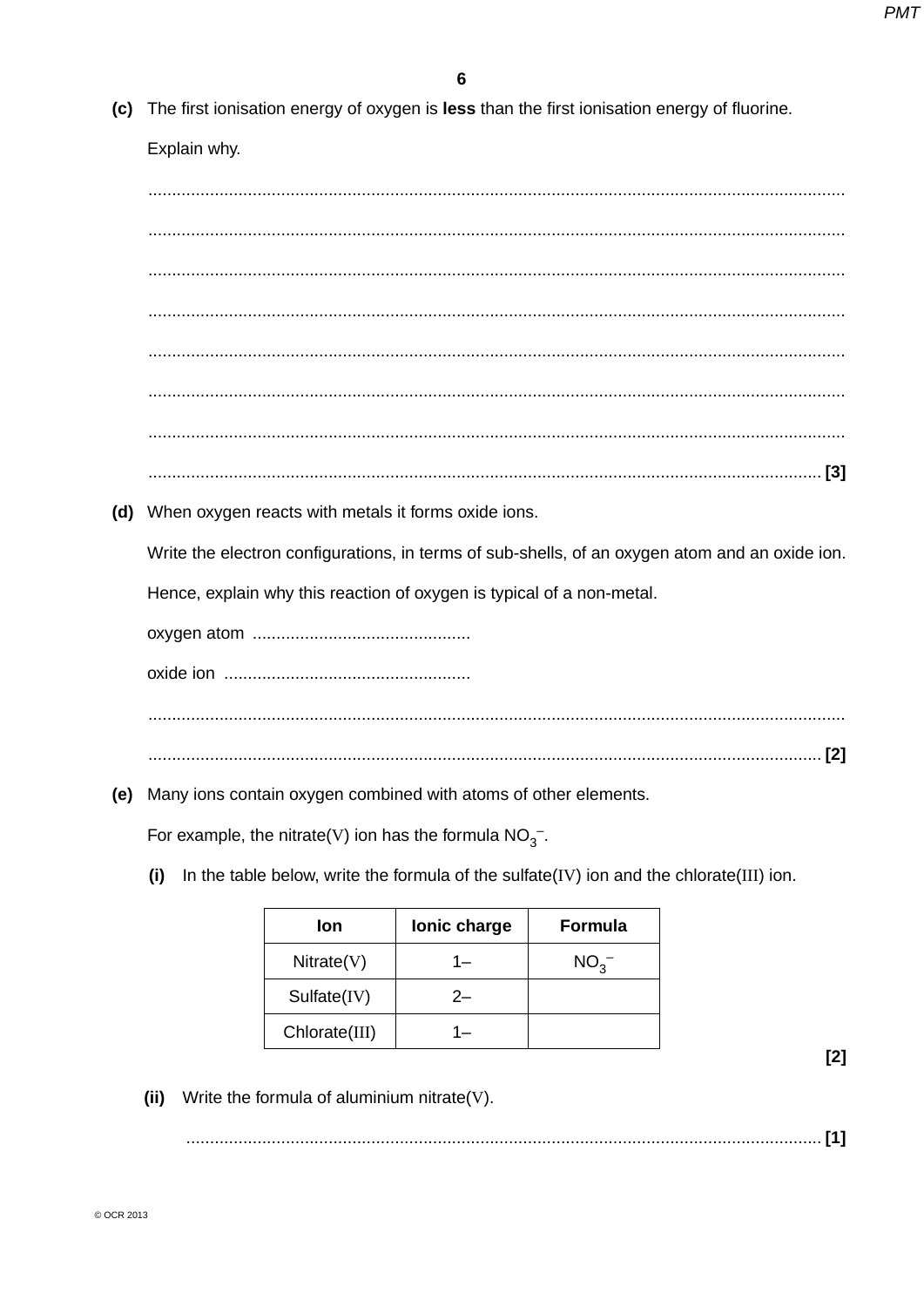**(iii)** Aluminium nitrate(V) can be made by reacting a base with an acid.

For this reaction, name a suitable base and write the formula of the acid.

**[Total: 16]**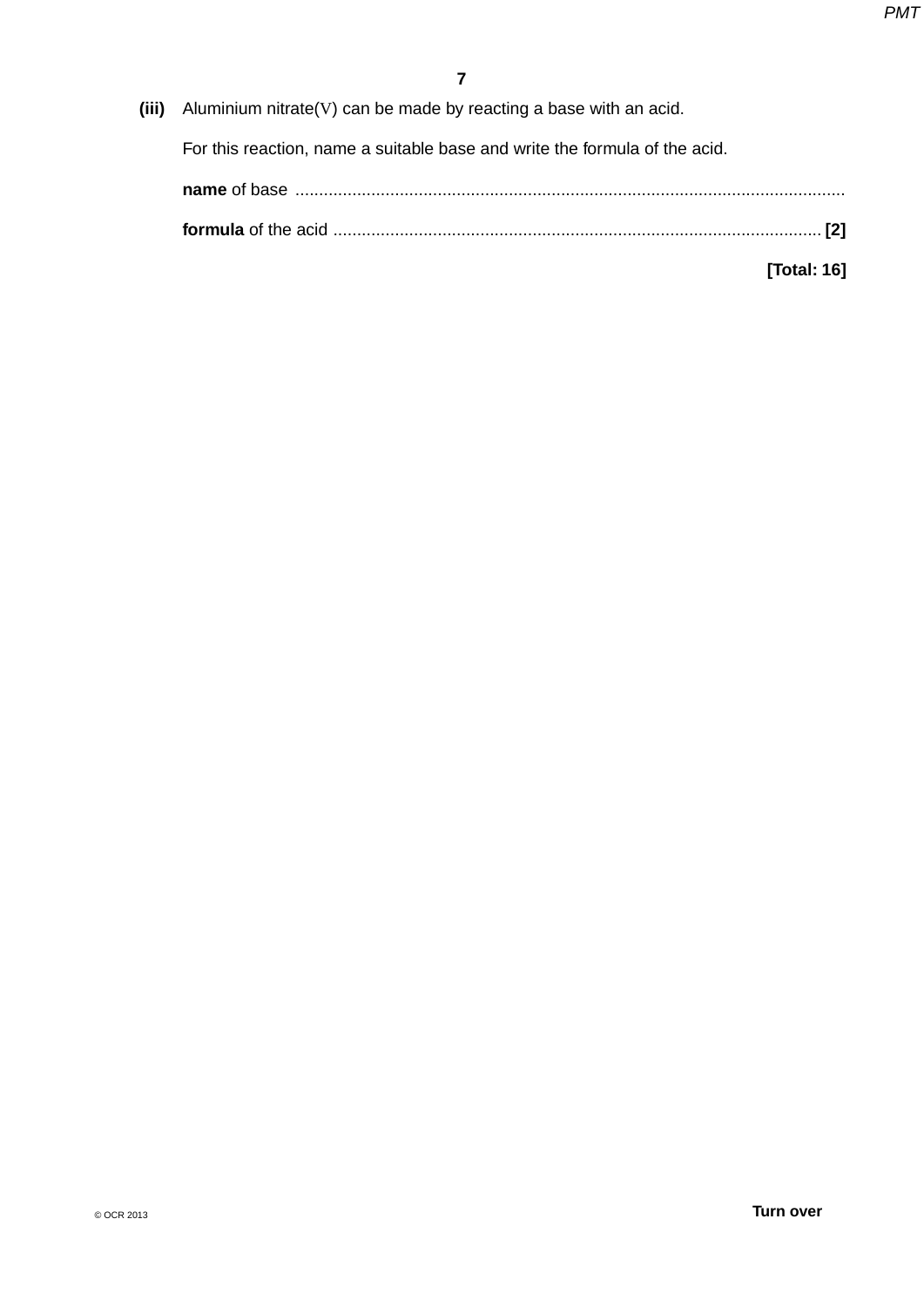**4** The Group 2 element barium was first isolated by Sir Humphrey Davy in 1808.

Barium has a giant metallic structure and a melting point of 725 °C.

 **(a)** Describe, with the aid of a labelled diagram, the structure and bonding in barium and explain why barium has a high melting point.

Include the correct charges on the metal particles in your diagram.



*In your answer, you should use appropriate technical terms, spelled correctly.*

| (b) A chemist reacts barium with water. A solution is formed which conducts electricity.                         |
|------------------------------------------------------------------------------------------------------------------|
| Write the equation for the reaction of barium with water. Include state symbols.<br>(i)                          |
|                                                                                                                  |
| (ii)<br>Predict a value for the pH of the resulting solution.                                                    |
|                                                                                                                  |
| Give the <b>formula</b> of the negative ion responsible for the conductivity of the solution<br>(iii)<br>formed. |
|                                                                                                                  |
| Heartburn is a form of indigestion caused by an excess of stomach acid.<br>(c)                                   |
| State a compound of magnesium that could be used to treat heartburn.                                             |
| [1]                                                                                                              |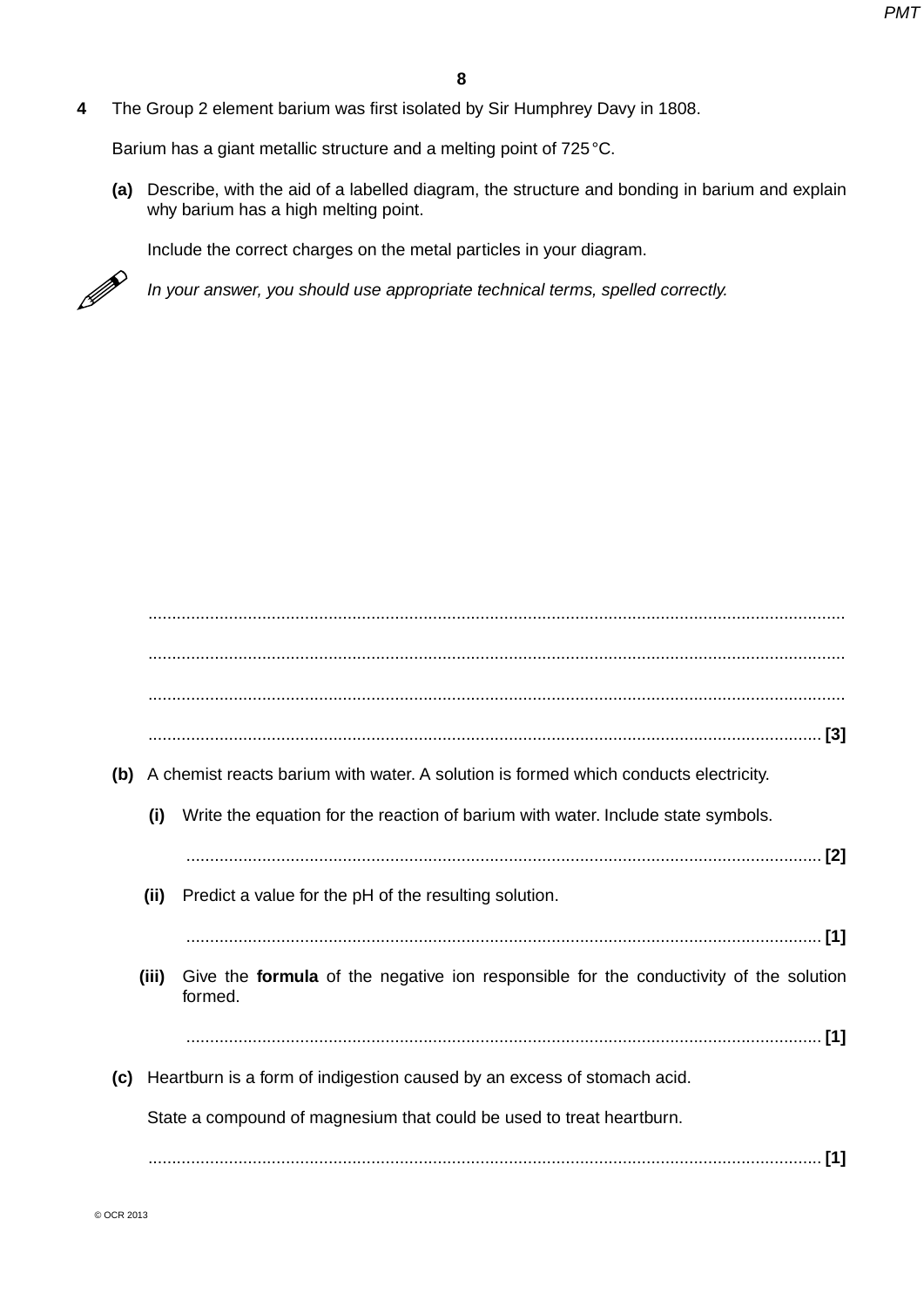- (d) In an experiment, a student makes a solution of strontium chloride,  $SrCl<sub>2</sub>$ , by adding excess dilute hydrochloric acid to strontium carbonate.
	- Describe what the student would observe and write the equation for the reaction.  $(i)$

(ii) Draw a '*dot-and-cross'* diagram to show the bonding of strontium chloride. Show outer electrons only.

 $[2]$ 

- (e) In another experiment, a student attempts to make a solution of strontium chloride by adding chlorine water to aqueous strontium bromide.
	- Describe what the student would observe.  $(i)$  $(ii)$ Write the ionic equation for the reaction which takes place. Chlorine is more reactive than bromine. Explain why.  $(iii)$ [Total: 18]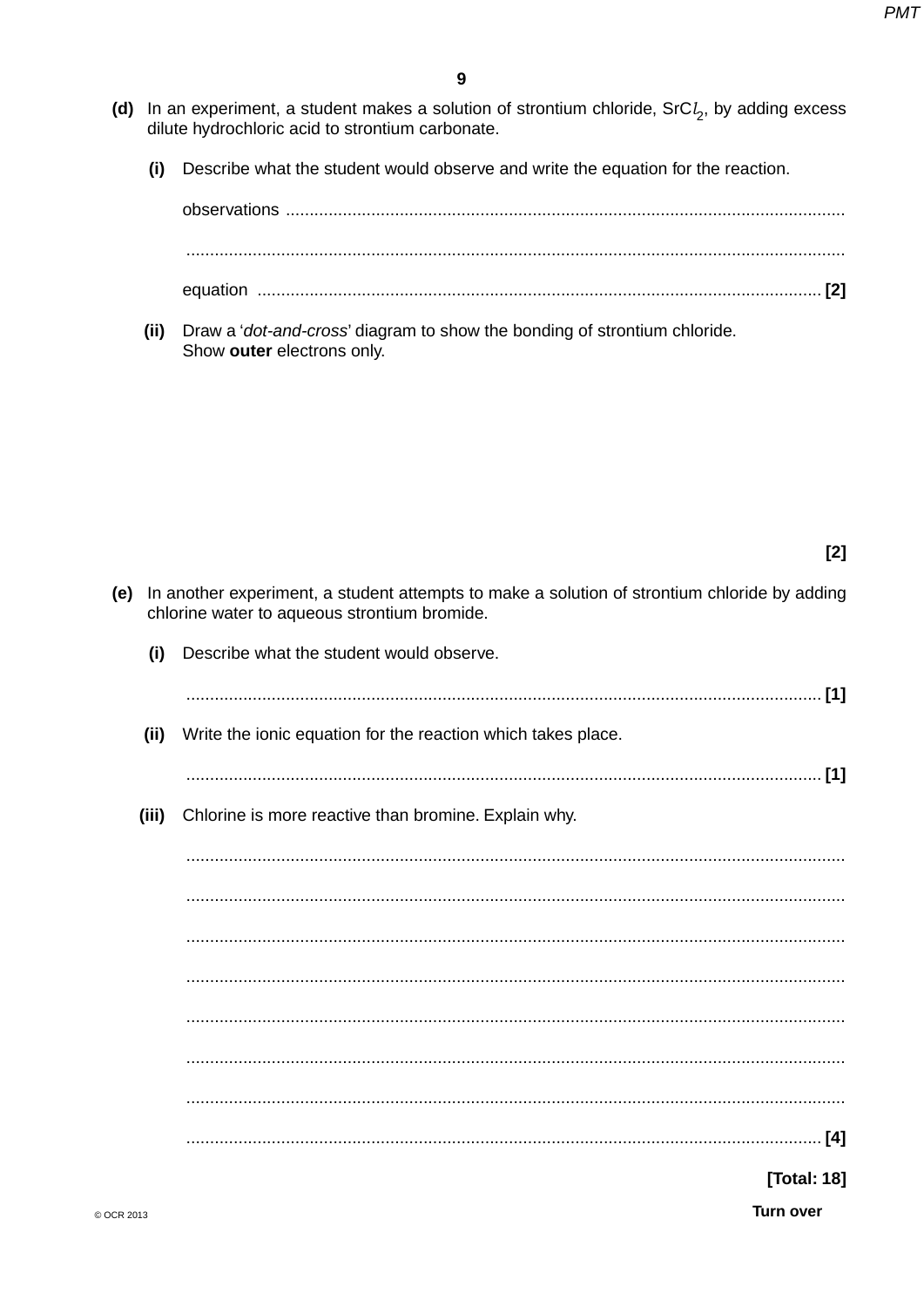- 5 Hydrogen chloride is a colourless gas which forms white fumes in moist air.
	- (a) Molecules of hydrogen chloride, HCl, and molecules of fluorine,  $F_2$ , contain the same number of electrons. Hydrogen chloride boils at -85 °C and fluorine boils at -188 °C.

Explain why there is a difference in the boiling points of HCl and  $F_2$ .

In your answer you should refer to the types of force acting between molecules and the relative strength of the forces between the molecules.



In your answer, you should use appropriate technical terms, spelled correctly.

(b) Hydrogen chloride reacts with water to produce an ion with the formula  $H_3O^+$ .

An  $H_3O^+$  ion has one dative covalent bond.

Draw a '*dot-and-cross'* diagram to show the bonding in  $H_3O^+$ .

Show outer electrons only.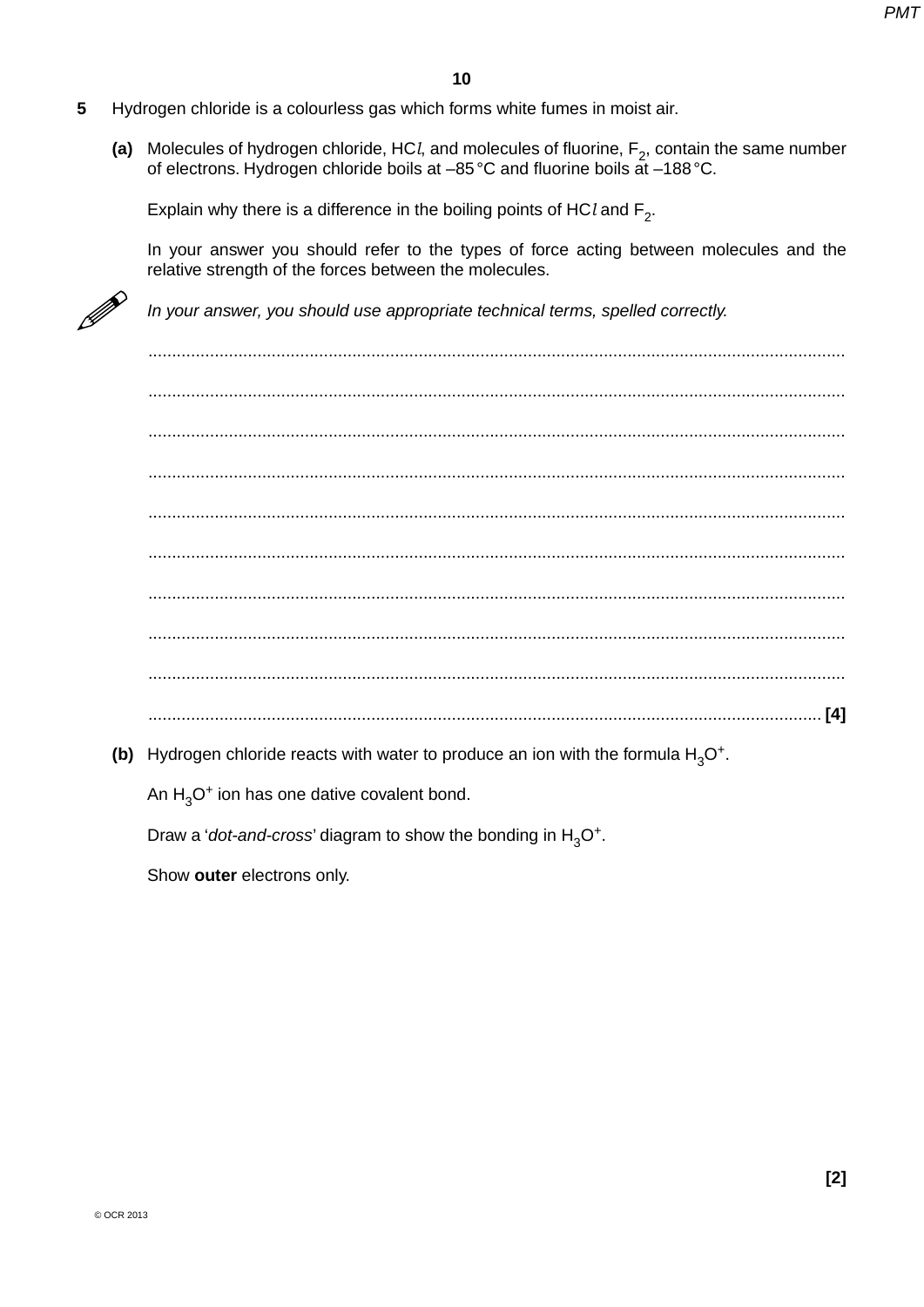**(c)** Borax, Na<sub>2</sub>B<sub>4</sub>O<sub>7</sub>•10H<sub>2</sub>O, can be used to determine the concentration of acids such as dilute hydrochloric acid.

A student prepares 250 cm3 of a 0.0800mol dm–3 solution of borax in water in a volumetric flask.

Calculate the mass of borax crystals,  $Na<sub>2</sub>B<sub>4</sub>O<sub>7</sub>•10H<sub>2</sub>O$ , needed to make up 250 cm<sup>3</sup> of  $0.0800$  mol dm<sup>-3</sup> solution.

answer = ...................................................... g **[3]**

**Question 5 continues on page 12**